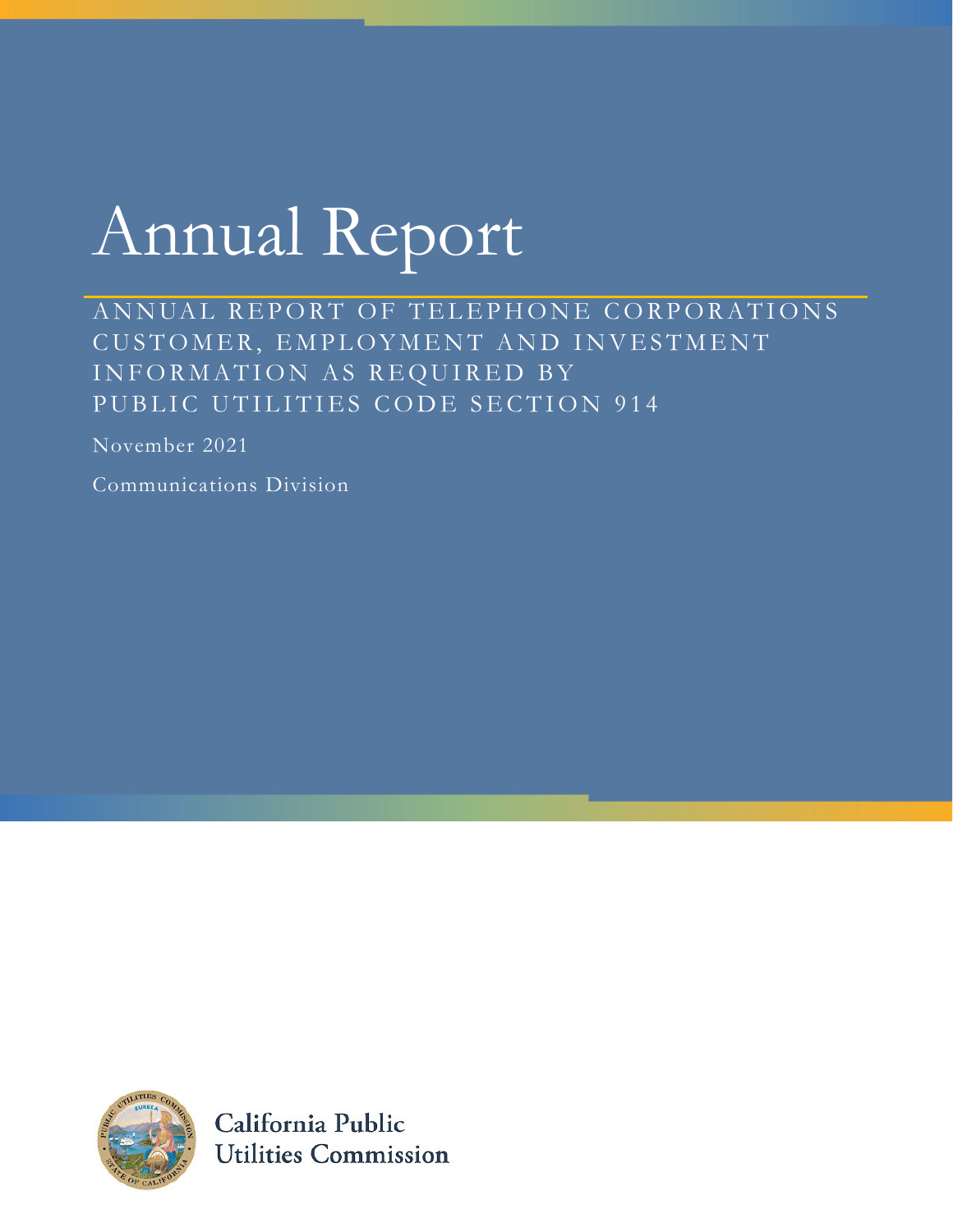This document can be found online at:

https://www.cpuc.ca.gov/about-cpuc/divisions/office-of-governmental-affairs/2021-reports-to-the-legislature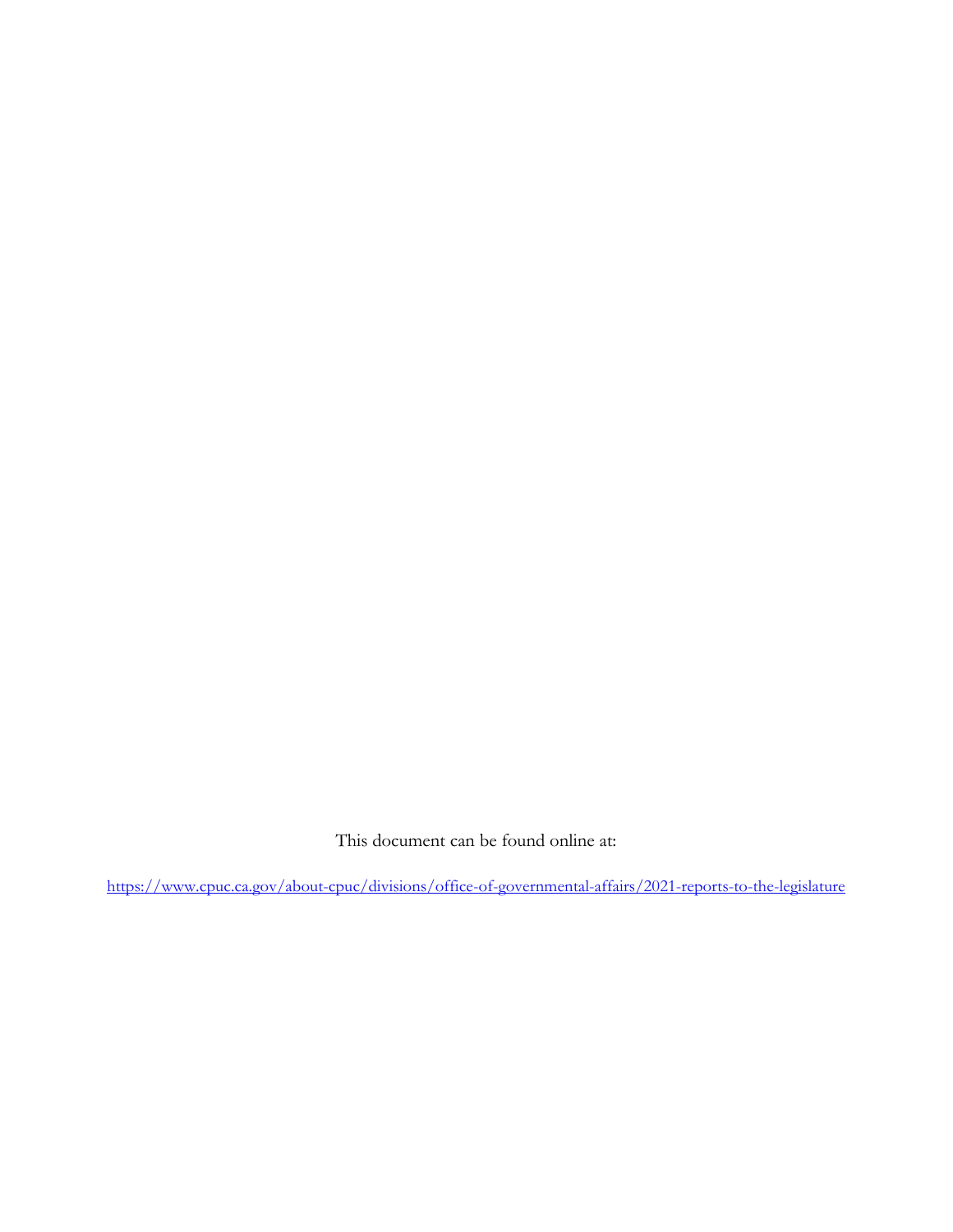### Contents

| TELEPHONE CORPORATIONS REPORT INFORMATION FOR CALENDAR YEAR |  |
|-------------------------------------------------------------|--|
|                                                             |  |
|                                                             |  |
|                                                             |  |
|                                                             |  |
|                                                             |  |
|                                                             |  |
|                                                             |  |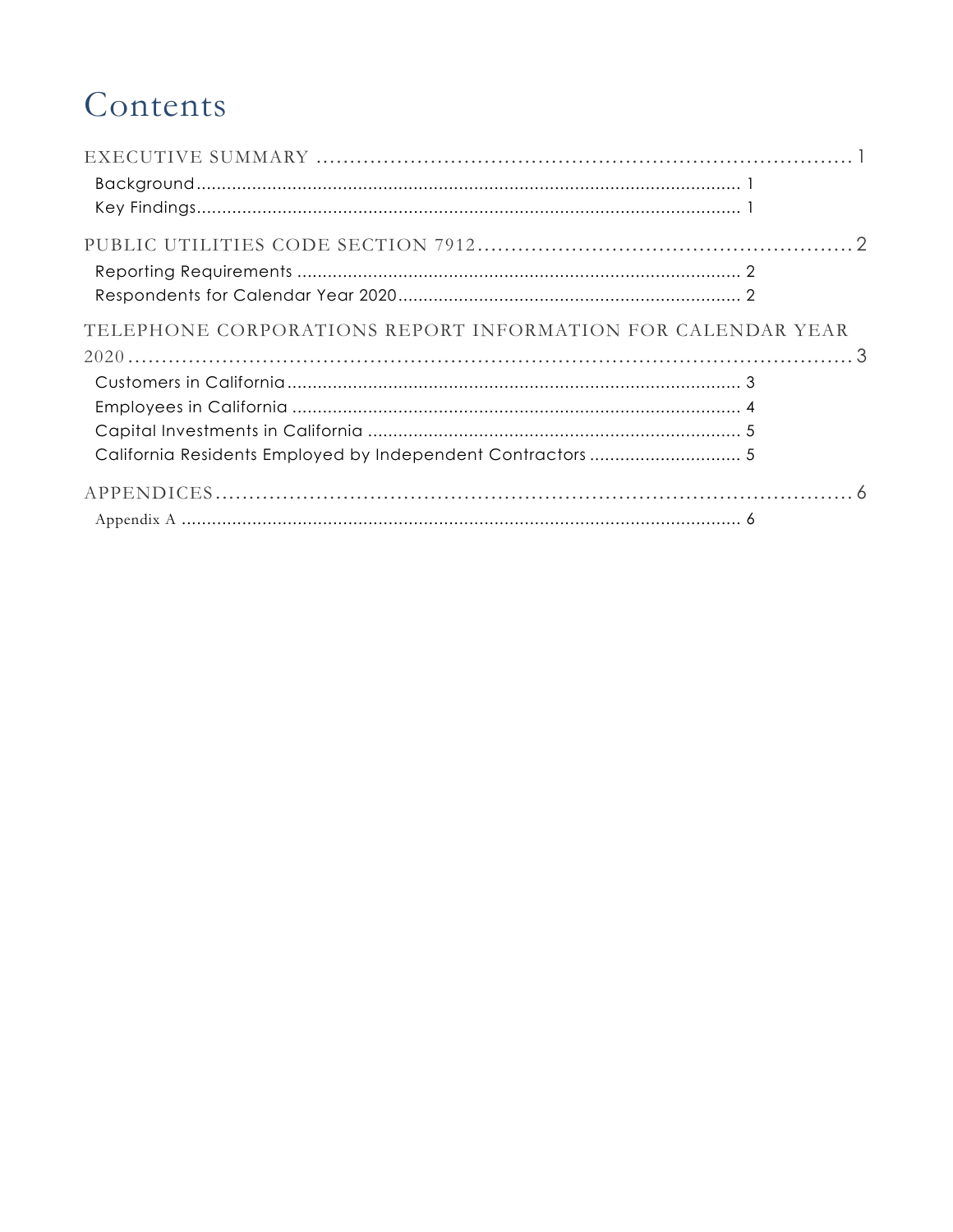# Executive Summary

### Background

Public Utilities (P.U.) Code Sections 914 and 7912 require that the California Public Utilities Commission (Commission) annually report specified information relating to customers, employment, and capital investment of regulated telephone corporations with more than 750 employees. This information is provided to the Assembly Committee on Communications and Conveyance and to the Senate Committee on Energy, Utilities and Communications.

This report covers the year 2020 for both wireline and wireless companies. The reporting wireline companies include AT&T California, Frontier California, and Sprint.<sup>1</sup> The reporting wireless companies include AT&T Mobility, Verizon Wireless, and T-Mobile. The 2020 data is the most current full-year data available at the time of this report.<sup>2</sup>

### Key Findings

Wireline Companies: For Calendar Year 2020, the total number of California wireline customers for the companies subject to the statute was approximately 1.4 million. The total number of California residents employed by wireline companies was approximately 10,394 in that year, and capital investments accounted for approximately \$14 billion. The wireline company that tracked contractor data reported less than 180 contractors in total were California residents working in wireline operations.

Wireless Companies: For Calendar Year 2020, the total number of California wireless customers for the companies subject to the statute was approximately 37 million. The total number of California residents employed by wireless companies was approximately 15,729 in that year, and capital investments accounted for approximately \$3.9 billion. The wireless company that tracked contractor data indicated an approximately 107 contractors in total were California residents working in its wireless operations.

<sup>1</sup> The Commission approved the Transfer of Control of Sprint Communications Company, LP (U-5211-C) and certain Sprint wireless entities to T-Mobile in Decision 20-04-008. See footnote 3 (pg. 2) for a list of the T-Mobile entities operating in California.

<sup>&</sup>lt;sup>2</sup> The carrier data is reported on an aggregated basis, due to utility confidentiality claims regarding the underlying data. Specifically, all reporting utilities requested confidential treatment under P.U. Code Section 583 and General Order 66-C as they consider the information to be proprietary, sensitive, and could place a utility at a competitive disadvantage.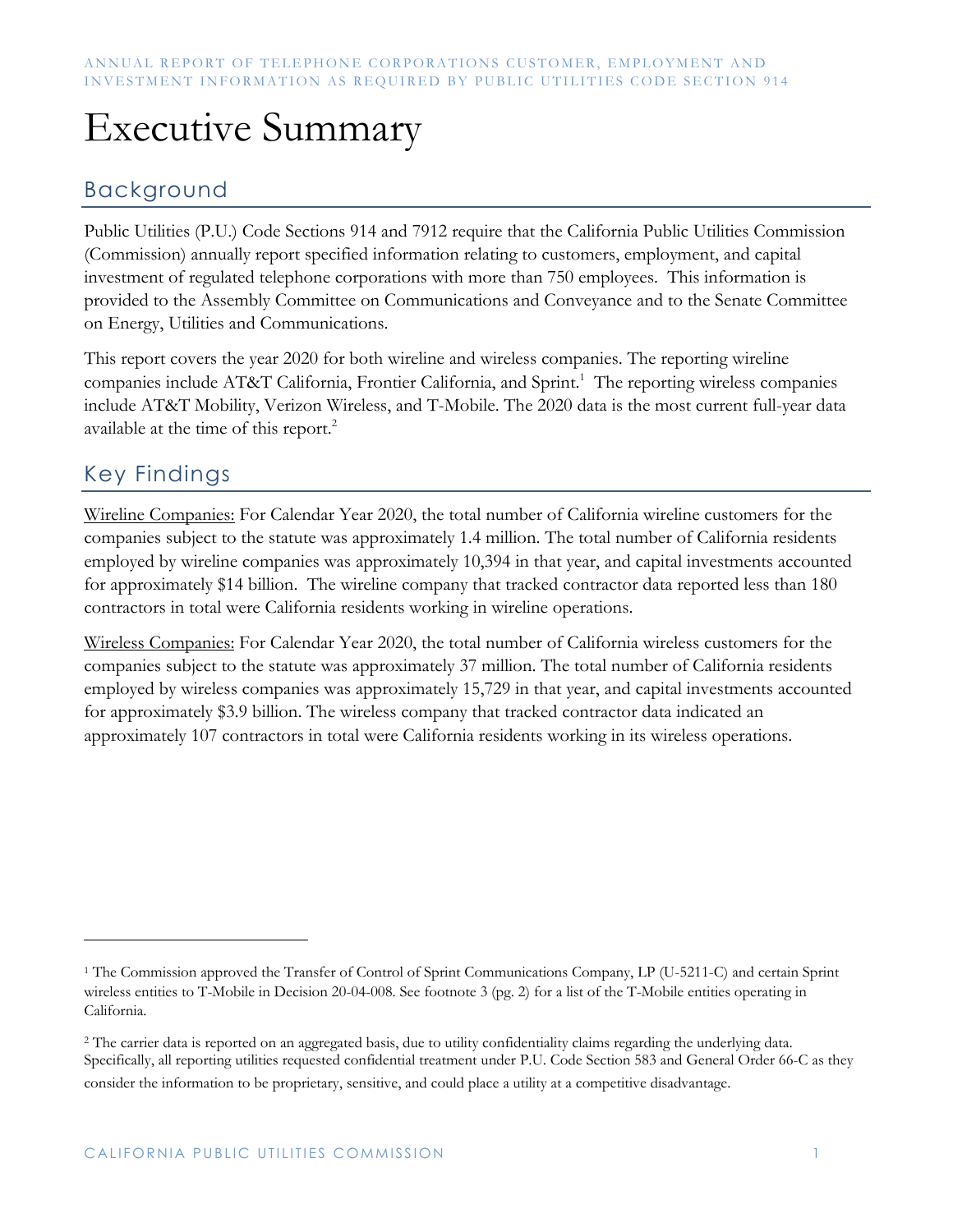# Public Utilities Code Section 7912

### Reporting Requirements

Public Utilities (P.U.) Code Section 7912 requires telephone corporations employing more than 750 employees to annually report to the Commission specified information relating to customers, employment, and capital investment. In addition, P.U. Code Section 914 requires that the Commission report the information provided by telephone corporations under P.U. Code Section 7912 to the Assembly Committee on Communications and Conveyance and to the Senate Committee on Energy, Utilities and Communications.

The data required to be reported to the Commission are:

- 1. The number of customers served in California by the public utility;
- 2. The percentage of the public utility's total domestic customer base that resides in California;
- 3. The number of California residents employed by the public utility, calculated on a full-time or fulltime equivalent basis;
- 4. The percentage of the public utility's total domestic workforce, calculated on a full-time or full-time equivalent basis, that resides in California;
- 5. The capital investment in the public utility's tangible and intangible plant which ordinarily have service life of more than one year, including plant used by the company or others in providing public utility services, in California during the yearly reporting period; and
- 6. The number of California residents employed by independent contractors and consultants hired by the public utility, calculated on a full-time or full-time equivalent basis.

### Respondents for Calendar Year 2020

The following five telephone corporations with more than 750 full-time employees in California reported employment data for calendar year 2020 as required by the aforementioned statutes.

- 1. AT&T California
- 2. AT&T Mobility
- 3. Frontier California, Inc.
- 4. T-Mobile Entities<sup>3</sup>
- 5. Verizon Wireless Entities<sup>4</sup>

<sup>3</sup> The T-Mobile entities operating in California are: Sprint Communications Company (U-5211-C), T-Mobile West, LLC (U-3056- C), Metro PCS California, LLC (U-3079-C), Sprint Wireless (U-3062-C), Assurance Wireless USA dba Virgin Mobile (U-4327-C)

<sup>4</sup> The Verizon Wireless entities operating in California are: Cellco Partnership (U-3001-C), GTE Mobilnet of California Limited Partnership (U-3002-C), Los Angeles SMSA Limited Partnership (U-3003-C), Sacramento Valley Limited Partnership (U-3004-C), Fresno MSA Limited Partnership (U-3005-C), AirTouch Cellular (U 3011 C), Pinnacles Cellular Inc. (U-3028-C), Alltel Communications (U-3025-C), California RSA No. 4 Limited Partnership (U-3038-C), Redding MSA Limited Partnership (U-3091-C), and Visible Service LLC (U-4516-C).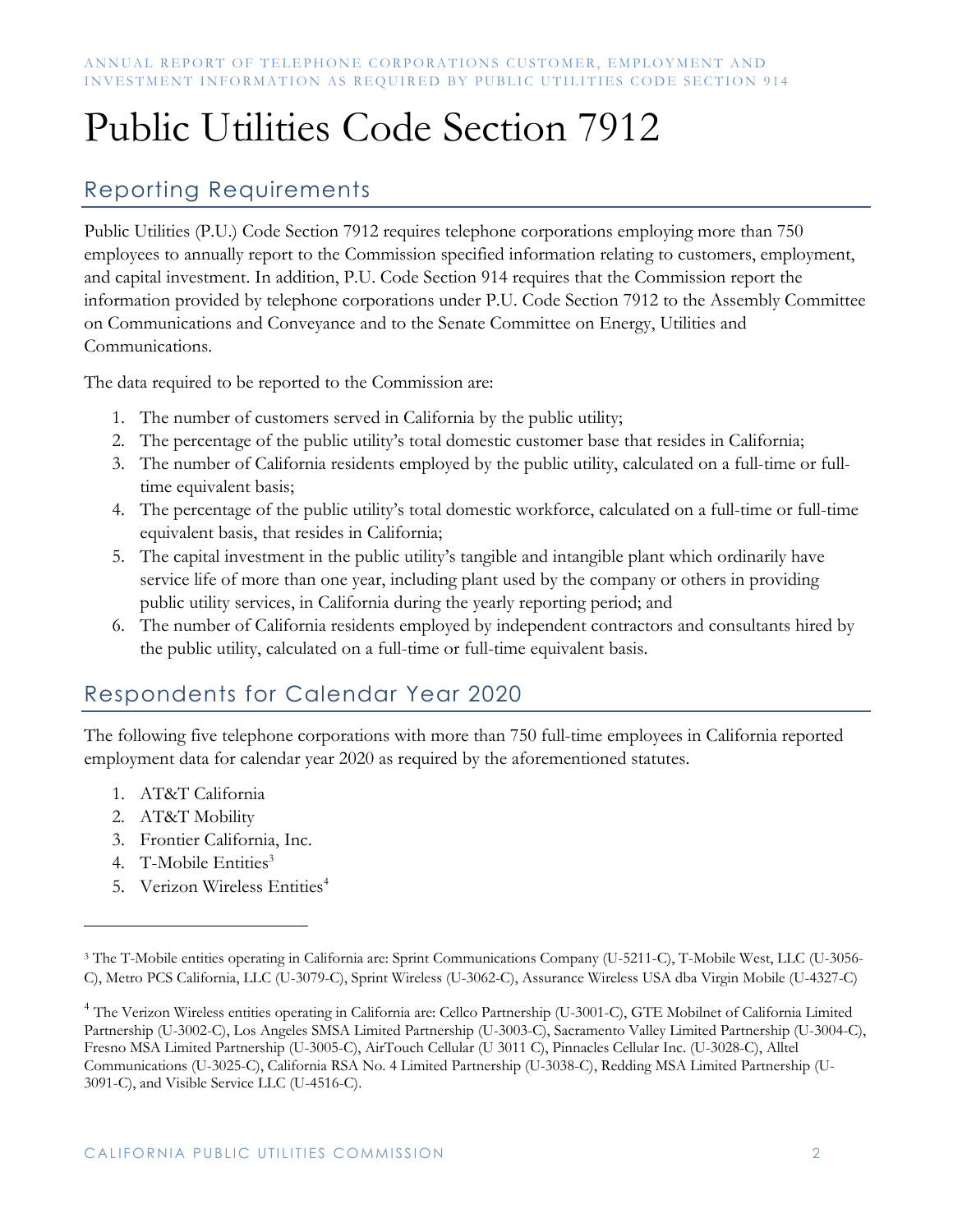# Telephone Corporations Report Information for Calendar Year 2020

### Customers in California

Telephone corporations with over 750 total employees reported the following number of customers in California that they serve.

| Table 1: Aggregate Data for California Customers of Reporting Telephone Corporations |                          |                                                                                       |                                 |                                                                                          |  |
|--------------------------------------------------------------------------------------|--------------------------|---------------------------------------------------------------------------------------|---------------------------------|------------------------------------------------------------------------------------------|--|
| Report<br>Year                                                                       | Wireline CA<br>Customers | % of total <u>Wireline</u> US<br>domestic customer base<br>that resides in California | Wireless CA<br><b>Customers</b> | % of total <u>Wireless</u><br>US domestic customer<br>base that resides in<br>California |  |
| 2019                                                                                 | 1,694,446                | $26.21\%$                                                                             | 34,436,529                      | $12.57\%$                                                                                |  |
| 2020                                                                                 | 1,448,520                | $26.30\%$                                                                             | 36,928,938                      | $14.06\%$                                                                                |  |
| change                                                                               | $-245,926$ $(-14.51\%)$  | $0.09\%$                                                                              | 2,492,409 (8.34%)               | $1.49\%$                                                                                 |  |

Wireline: The data show that the wireline companies reported a decrease in their customer base by approximately 14.5% between 2019 and 2020. This reduction illustrates a continued downward trend of wireline customers dropping service and opting for other communications technologies. However, the percentage of total wireline domestic customer base that reside in California is relatively unchanged between 2019 and 2020.

Wireless:<sup>5</sup> The data show that the wireless companies reported an approximately 8% increase in their customer base between 2019 and 2020, while the percentage of total wireless domestic customer base that reside in California increased by approximately 1.5%.

Customer Comparison in California: In 2020, wireless companies reported twenty-five times more customers in California than wireline companies. This gap has increased from the 2019 levels, in which the wireless companies had twenty times more customers than wireline companies.

<sup>5</sup> Reporting entities did not consistently provide the same metric to identify customer numbers. Therefore, an approximation was used to derive the aggregated total.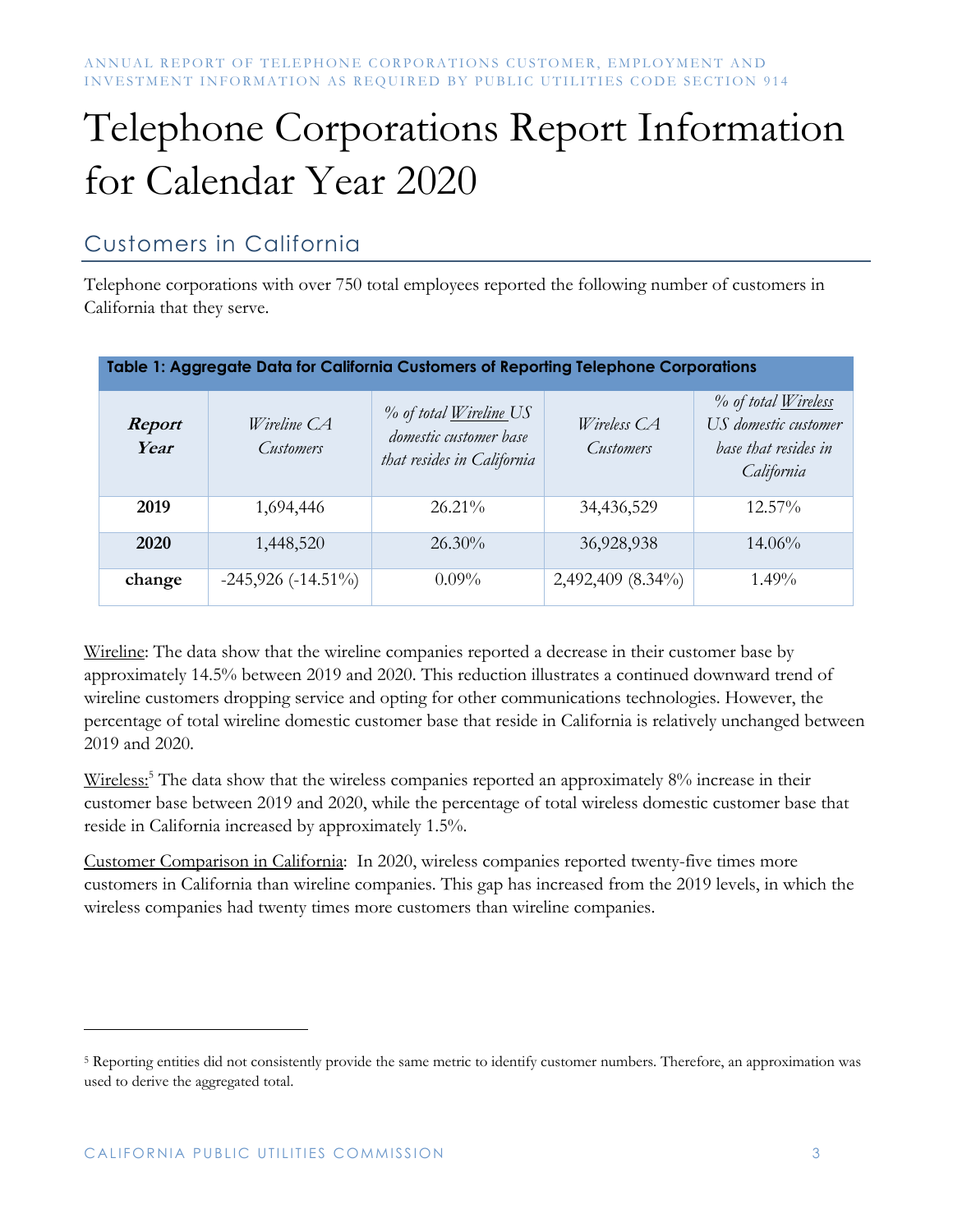#### Employees in California

Telephone corporations with over 750 total employees reported the number of California residents they employ as well as the percentage of the utility's total domestic workforce.

| Table 2. Aggregated Data for California Employees of Reporting Telephone Corporations |                                   |                                                                                   |                                 |                                                                                   |  |
|---------------------------------------------------------------------------------------|-----------------------------------|-----------------------------------------------------------------------------------|---------------------------------|-----------------------------------------------------------------------------------|--|
| Report<br>Year                                                                        | Wireline $CA$<br><i>Employees</i> | % of total <u>Wireline</u> US<br>domestic workforce that<br>resides in California | Wireless CA<br><b>Employees</b> | % of total <u>Wireless</u> US<br>domestic workforce that<br>resides in California |  |
| 2019                                                                                  | 11,445                            | $40.25\%$                                                                         | 16,549                          | $9.53\%$                                                                          |  |
| 2020                                                                                  | 10,394                            | $41.34\%$                                                                         | 15,729                          | $9.56\%$                                                                          |  |
| change                                                                                | $-1,051$ ( $-9.81\%$ )            | $1.09\%$                                                                          | $-820(-4.95\%)$                 | $0.03\%$                                                                          |  |

Wireline: The total number of Californians employed by wireline companies in 2020 decreased by almost 10% from 2019. However, the percentage of wireline California employees in the carriers' total domestic workforce increased by about one percent in the same time span.

Wireless: The total number of Californians employed by wireless companies in 2020 decreased by almost 5% from 2019. The percentage of wireline California employees in the carriers' total domestic workforce was nearly unchanged.

Unlike the wireline companies, which are largely California-based and California-centric in their operations, the wireless companies have a larger national presence. Therefore, this leads to higher proportion of domestic workers based in California, relative to the total domestic workforce for the wireline companies compared to those of the wireless companies.<sup>6</sup>

<sup>6</sup> For example, for the wireline companies, the percentage of full-time workforce residing in California for each individual company ranged between 10% and 99% in 2020, whereas the wireless companies ranged between nearly 8% and 12% in 2020.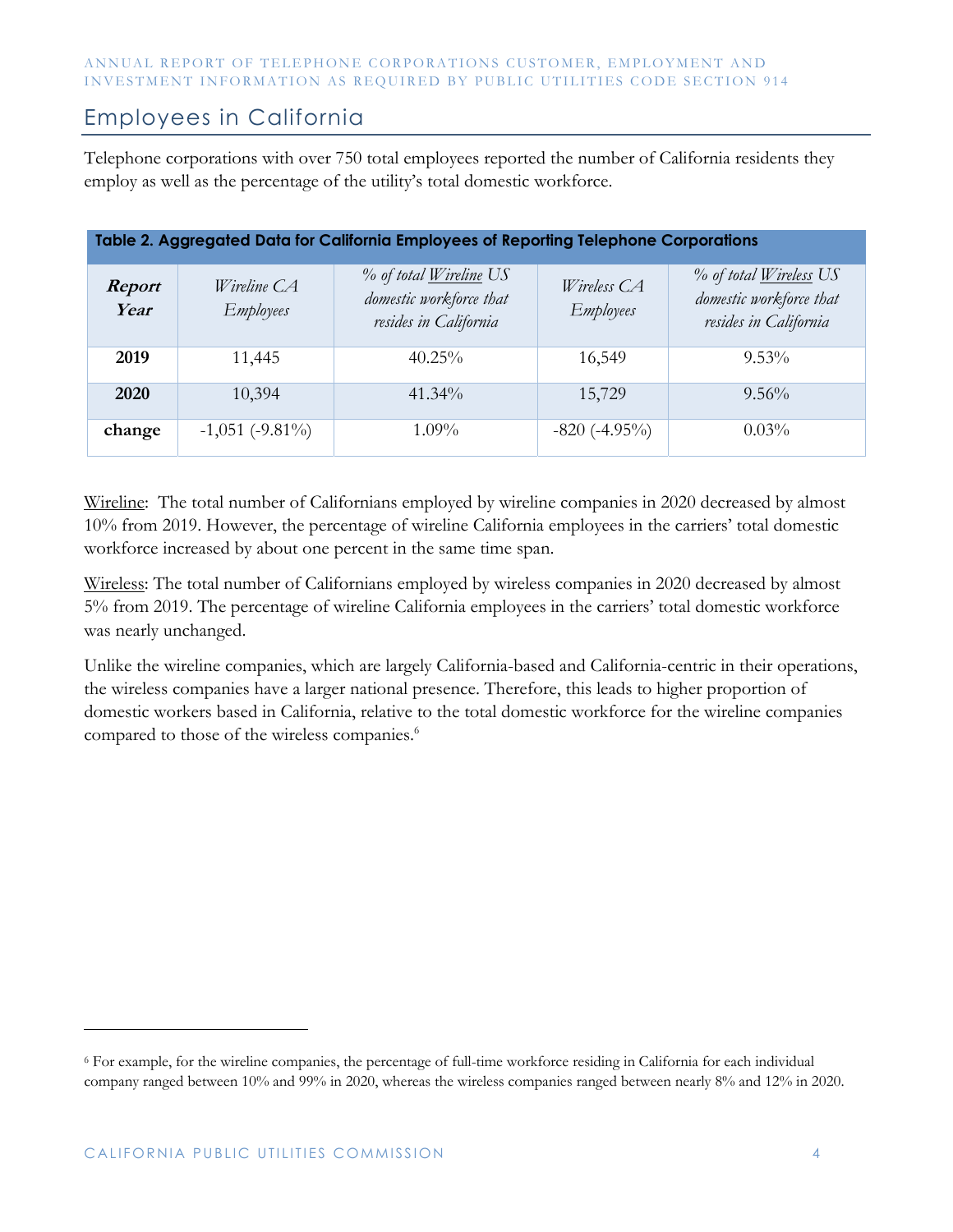#### Capital Investments in California

Telephone corporations with more than 750 total employees reported their capital investments in California for 2020. The P.U. Code defines capital investment the following way: "the capital investment in the public utility's tangible and intangible plant which ordinarily have a service life of more than one year, including plant used by the company or others in providing public utility services, in California during the yearly period."

| Table 3. Aggregated Data for Capital Investments of Reporting Telephone Corporations |                                     |                                     |  |  |
|--------------------------------------------------------------------------------------|-------------------------------------|-------------------------------------|--|--|
| <b>Report Year</b>                                                                   | <i>Wireline Capital Investments</i> | <i>Wireless Capital Investments</i> |  |  |
| 2019                                                                                 | \$13,974,698,143                    | \$3,385,444,821                     |  |  |
| 2020                                                                                 | \$14,100,543,257                    | \$3,898,688,802                     |  |  |
| change                                                                               | $$125,845,114 (0.90\%)$             | $$513,243,981 (15.16\%)$            |  |  |

Wireline: The total capital investments by wirelines companies slightly increased in 2020 compared to 2019 by nearly a percentage. The wireline companies reported an aggregate total of approximately \$14 billion capital investments in 2020.

Wireless: The total capital investments by wireless companies increased in 2020 compared to 2019 by approximately 15%. The wireless companies reported an aggregate total of approximately \$3.9 billion capital investments in 2020.

### California Residents Employed by Independent Contractors

Telephone corporations with more than 750 total employees reported the number of California residents employed by independent contractors and consultants hired by the public utility, calculated on a full-time or full-time equivalent basis.

In general, the wireline and wireless companies reported that they did not track the number of California residents employed by independent contractors who directly provide services to the public utility. Thus, the Commission cannot provide a complete profile at this time. However, the wireless and wireline companies that did track the data indicated an approximate aggregate total amount of 287 contractors who were California residents working directly to provide telecommunications services.

<sup>7</sup> Upon reviewing the submitted CY 2020 data, Commission staff confirmed a filer's error from their submitted CY 2019 data. This figure is the correct CY 2019 aggregate total for wireline capital investments.